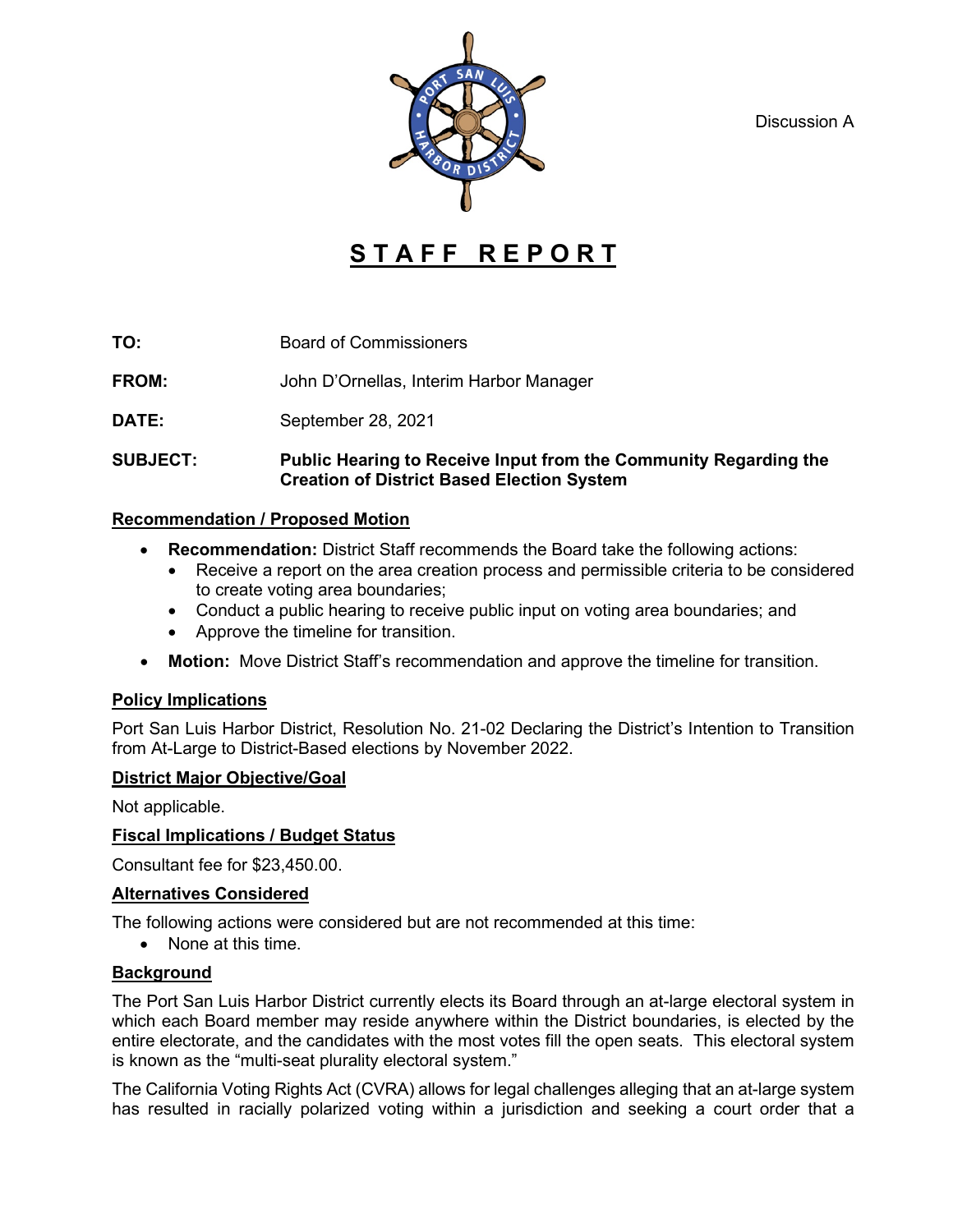Public Hearing to Receive Input from the Community Regarding the Creation of District Based Election 2 System September 28, 2021

jurisdiction convert to a district-based election system. A district-based electoral system is one in which a jurisdiction is divided into separate geographic districts, each with one representative who resides in the district and is elected only by the voters residing within the district. In a district-based system, voters within each district may vote for only one candidate. "Racially polarized voting" under the CVRA means:

"Voting in which there is a difference, as defined in case law regarding enforcement of the federal Voting Rights Act of 1965 (52 U.S.C. Sec. 10301 et seq.), in the choice of candidates or other electoral choices that are preferred by voters in a protected class, and in the choice of candidates and electoral choices that are preferred by voters in the rest of the electorate. The methodologies for estimating group voting behavior as approved in applicable federal cases to enforce the federal Voting Rights Act of 1965 (52 U.S.C. Sec. 10301 et seq.) to establish racially polarized voting may be used for purposes of this section to prove that elections are characterized by racially polarized voting."

The Act amended Elections Code Section 10010 is an attempt to provide a "safe harbor" from Act litigation for agencies that choose to voluntarily transition to a district-based election system after receiving a threat of litigation. If an entity received a demand letter, the entity is given 45 days of protection from litigation to assess the situation. If within 45 days, the agency adopts a resolution declaring its intent to transition from at-large to district-based elections, outlining specific steps to be undertaken to facilitate the transition, and estimating a time frame for action, then a potential plaintiff is prohibited from filing an action for an additional 90-day period. Under the Act, the public entity's liability is capped at \$30,000<sup>[1](#page-1-0)</sup> in reimbursement costs to the prospective plaintiff if it follows the process outlined in the Act.

On December 17, 2020, the District received correspondence from Robert Goodman, Attorney at Law, noticing a violation of the CVRA. The correspondence included a timeline of 45 days from receipt to adopt a resolution outlining the District's intention to transition from at-large to district elections. As a result, on January 26, 2021, the Board of Commissioners adopted Resolution No. 21-02 which Declared the District's intention to transition from at-large to district-based elections by November 2022.

On July 27, 2021, the Commission awarded Cooperative Strategies, a redistricting consultant, a contract for the completion of the creation and implementation of voting areas, ensuring the District is in compliance with the California Voting Rights Act (CVRA).

## **Discussion**

On January 26, 2021, the Board of Commissioners adopted Resolution No. 21-02 which Declared the District's intention to transition from at-large to district-based elections by November 2022. Elections Code Section 10010 provides that before any map or maps of the boundaries for the proposed areas are drawn, the District must conduct two (2) Public Hearings over a period of no more than thirty (30) days, at which time the public is invited to provide input regarding the composition of said area boundaries.

This is the first Public Hearing. The Public Hearing was noticed in the Tribune, posted at the District Office, on the District Website, and included in a District NewsFlash.

The purpose of this Public Hearing is to inform the public about the area creation process and to hear from the community on what factors should be taken into consideration in the formulation of area boundaries.

<span id="page-1-0"></span>Adjusted annually for inflation.<sup>1</sup>